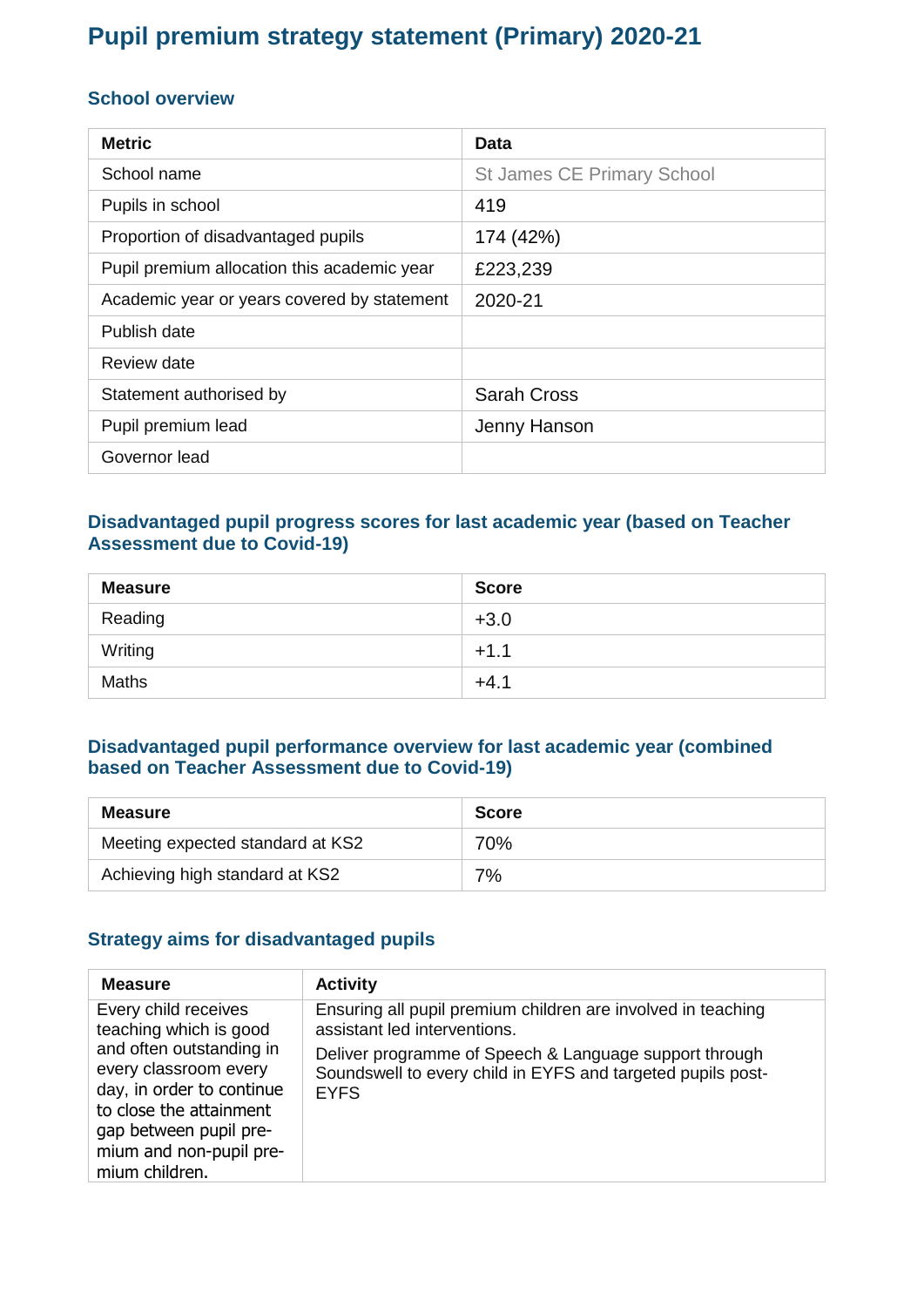| Disadvantaged pupils<br>maintain at least the<br>standard of attainment<br>they achieved at the end<br>of EYFS/Y2; those who<br>have 'fallen behind'<br>make accelerated<br>progress and 'catch up'<br>or exceed prior<br>attainment standards in<br>Reading/ Writing and<br>Maths. | Secure effective progress getting teaching through: Inset, Course<br>allocation, Monitoring, Tracking of PP children, Coaching, Work<br>sampling both internally and externally (SIP)<br>Teaching Assistant's led interventions / groups strategically<br>chosen<br>Meet social and emotional needs of children experiencing barriers<br>in order to promote learning through the support of the inclusion<br>team. |  |
|-------------------------------------------------------------------------------------------------------------------------------------------------------------------------------------------------------------------------------------------------------------------------------------|---------------------------------------------------------------------------------------------------------------------------------------------------------------------------------------------------------------------------------------------------------------------------------------------------------------------------------------------------------------------------------------------------------------------|--|
| Barriers to learning<br>these priorities address;<br>Improve Attendance<br>Emotional needs are<br>met to ensure learning is<br>accessed                                                                                                                                             | Inclusion team; Learning Mentor, Two teaching assistants, Deputy<br>Head Teacher, Senco – work with children and families in order to<br>open access to education<br>Ensure engagement with parent / carer of every child for whom<br>there is a concern regarding attendance.<br>Weekly/Termly attendance rewards<br>Malachi Trust works with families under going great difficulties.                             |  |
| Projected spending                                                                                                                                                                                                                                                                  | £138,050<br>Teaching Assistants - Intervention<br>Actual Spend - £141,230<br>Mentors - Pupil Premium<br>£6,400<br>Actual Spend - £4,800<br>Speech & Language - Pupil Premium<br>£3,850<br>Actual Spend - £1,750                                                                                                                                                                                                     |  |

### **Teaching priorities for current academic year**

| Aim                     | <b>Target</b>                                                                                    | <b>Target date</b> |
|-------------------------|--------------------------------------------------------------------------------------------------|--------------------|
| Progress in Reading     | Continue to achieve above<br>national average progress<br>scores in KS2 Reading.                 | July 21            |
| Progress in Writing     | Achieve national average<br>progress scores in KS2<br>Writing.                                   | July 21            |
| Progress in Mathematics | Continue to achieve above<br>national average progress<br>scores in KS2 Maths.                   | July 21            |
| <b>Phonics</b>          | Achieve national average<br>expected standard in PSC                                             | July 21            |
| Other                   | Improve attendance of<br>disadvantaged pupils in order<br>to get closer to LA average<br>(98.5%) | July 21            |

### **Targeted academic support for current academic year**

| <b>Measure</b>                                                                                                         | <b>Activity</b>                                                                                                                                       |
|------------------------------------------------------------------------------------------------------------------------|-------------------------------------------------------------------------------------------------------------------------------------------------------|
| Accelerate progress of all<br>pupils in order to close gap to<br>national attainment, (with a<br>constant focus on PP) | Fund staffing for setting/boostering in Y2 and Y6.<br>Teachers know who their pupil premium children are and<br>are supporting/ targeting in lessons. |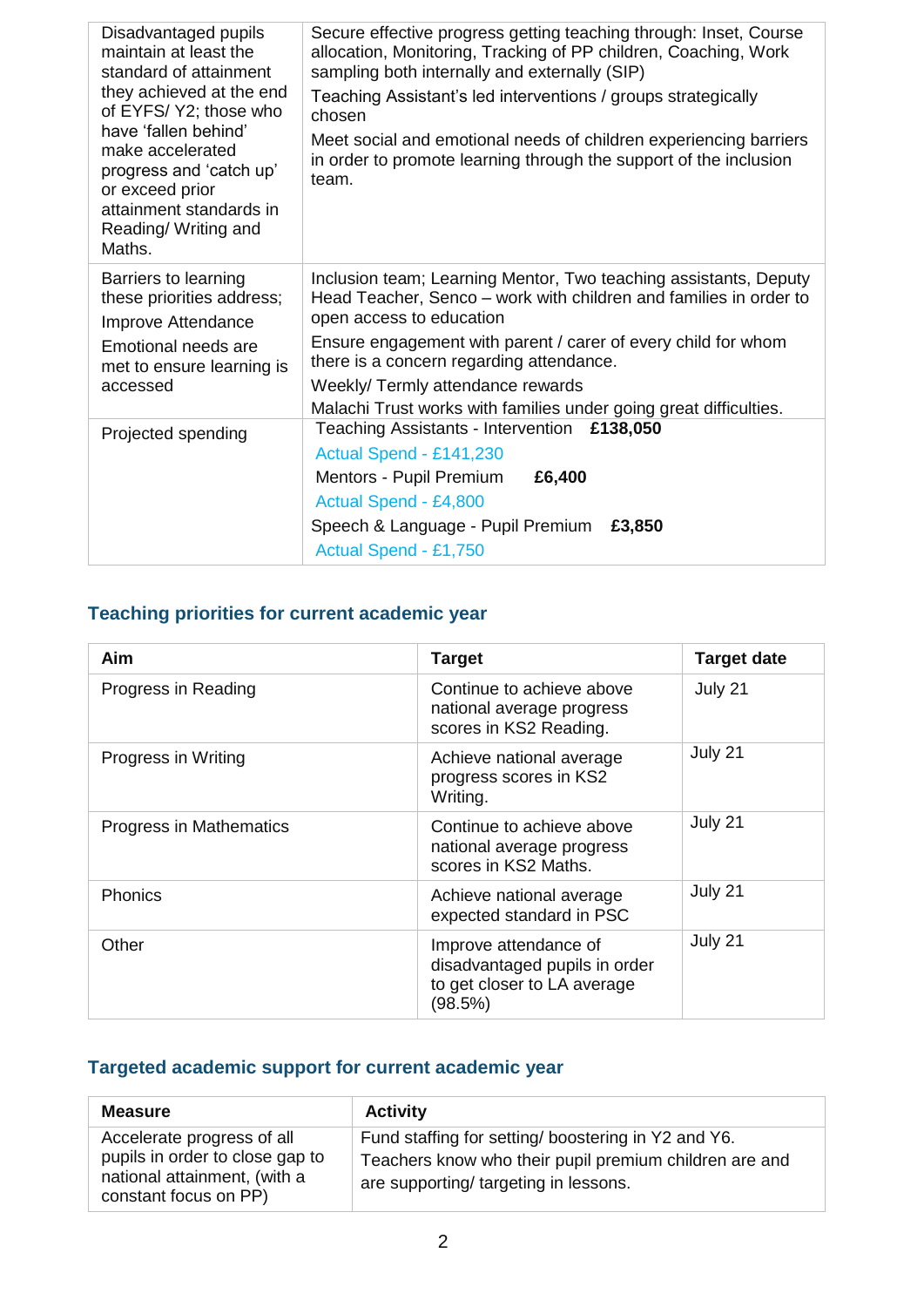|                                                                                                         | After school Additional Support Lessons across the school<br>in reading, writing or maths with a focus on PP children.<br>Work sampling of PP children carried out by subject<br>leaders, SLT and SIP.<br>Close monitoring/ tracking/ analysis of PP data carried out<br>by class teachers/ SLT using OTrack - shared and<br>discussed regularly in CAP meetings. |                                            |
|---------------------------------------------------------------------------------------------------------|-------------------------------------------------------------------------------------------------------------------------------------------------------------------------------------------------------------------------------------------------------------------------------------------------------------------------------------------------------------------|--------------------------------------------|
| Meet social and emotional<br>needs of children experiencing<br>barriers in order to promote<br>learning | Individual learning and/ or pastoral support for target pupils<br>led by Inclusion team; Learning Mentor, Two teaching assis-<br>tants, Deputy Head Teacher, SenCo, Malachi Trust                                                                                                                                                                                 |                                            |
| Barriers to learning these<br>priorities address                                                        | Children gain a wider range of experiences outside of the<br>day to day curriculum/ classroom<br><b>Improved Attendance</b><br>Emotional needs are met to ensure learning is accessed<br>by all children.                                                                                                                                                         |                                            |
| Projected spending                                                                                      | Support Staff - Pupil Premium<br>Actual Spend - £69,562<br>Boosters - Pupil Premium                                                                                                                                                                                                                                                                               | £69,180<br>$£1,000$ (none due<br>to Covid) |

## **Wider strategies for current academic year**

| <b>Measure</b>                                                                                                                                                                                                                                                                                                                                                         | <b>Activity</b>                                                                                                                                                                                                                                                                                                                                                                      |
|------------------------------------------------------------------------------------------------------------------------------------------------------------------------------------------------------------------------------------------------------------------------------------------------------------------------------------------------------------------------|--------------------------------------------------------------------------------------------------------------------------------------------------------------------------------------------------------------------------------------------------------------------------------------------------------------------------------------------------------------------------------------|
| Pupils have a breadth of experi-<br>ences that enable them to contex-<br>tualise their learning. As a result<br>of enrichment activities disadvan-<br>taged pupils' motivation and thus<br>progress is at least in line with na-<br>tional & a proportion above.<br>Further embed a well-resourced,<br>highly engaging curriculum to<br>enrich learning opportunities. | Further embed a menu of Out of Hours Clubs to enrich<br>learning opportunities - multi sports/yoga/gymnastics/<br>boxercise.<br>Our calendar of clubs adds to our children's learning<br>experiences, providing opportunities with less academic<br>focus, but still skill focussed.<br>Calendar of trips and visitors linked to curriculum topics,<br>funded through School Budget. |
| Barriers to learning these<br>priorities address                                                                                                                                                                                                                                                                                                                       | Raise attendance of all pupils in order to close gap to<br>national levels, (with a constant focus on PP)<br>All pupils are engaged in their learning and are accessing<br>their learning effectively.                                                                                                                                                                               |
| Projected spending                                                                                                                                                                                                                                                                                                                                                     | Educational Visits - Pupil Premium - cancelled due to<br>Covid.                                                                                                                                                                                                                                                                                                                      |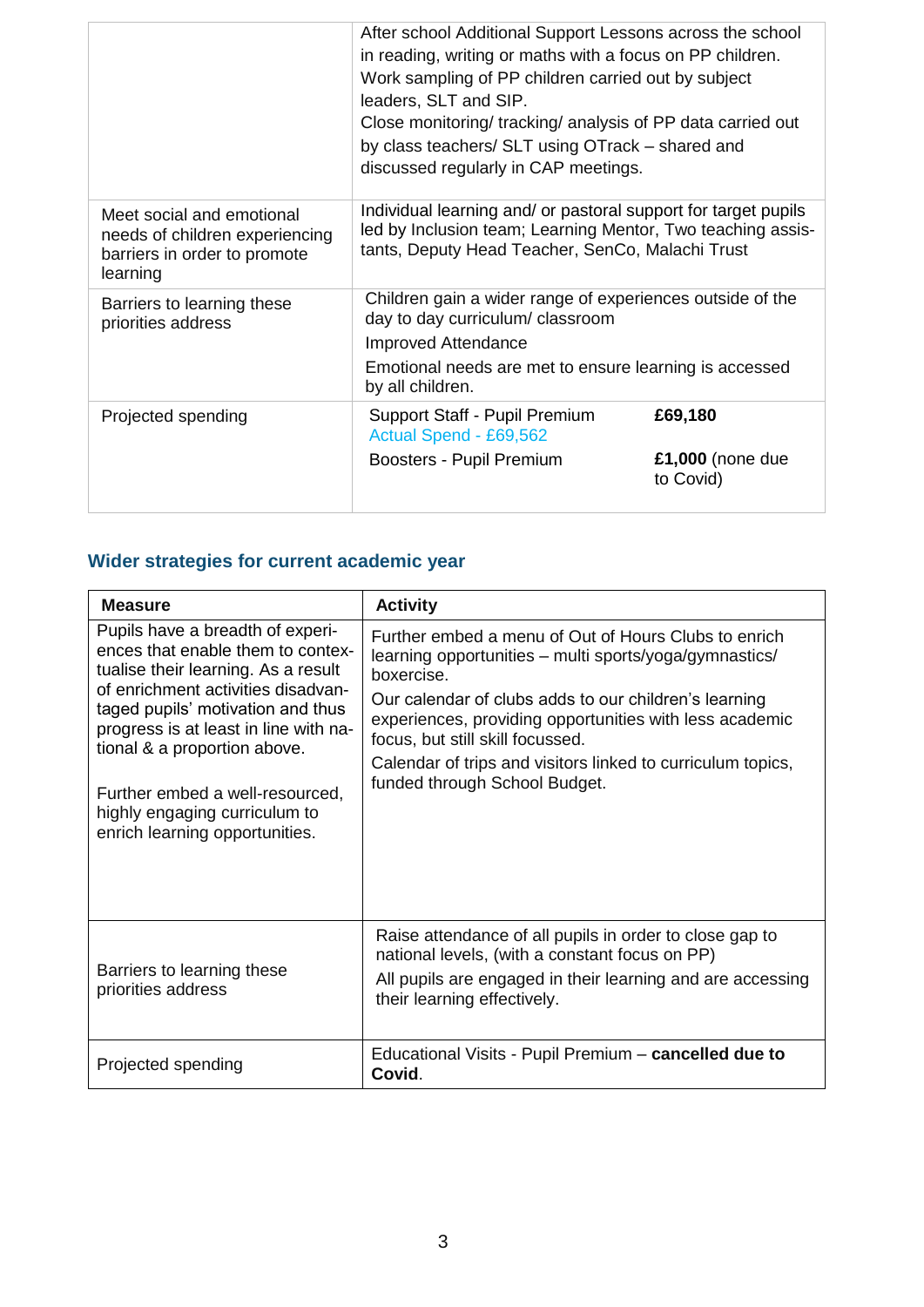## **Monitoring and Implementation**

| Area             | <b>Challenge</b>                                                                                                                                                                                                | <b>Mitigating action</b>                                                                                                                                                                                                                                                                                                                                                                                                                                                                                                                                                         |
|------------------|-----------------------------------------------------------------------------------------------------------------------------------------------------------------------------------------------------------------|----------------------------------------------------------------------------------------------------------------------------------------------------------------------------------------------------------------------------------------------------------------------------------------------------------------------------------------------------------------------------------------------------------------------------------------------------------------------------------------------------------------------------------------------------------------------------------|
| Teaching         | Ensuring enough time is given<br>over to allow for staff professional<br>development                                                                                                                            | Use of INSET sessions/ days and<br>additional cover being provided to<br>release subject leaders to further<br>develop subject knowledge in order<br>to embed new changes in the<br>curriculum.                                                                                                                                                                                                                                                                                                                                                                                  |
| Targeted support | Maintaining the required degree of<br>staff focus on the drive to<br>accelerate progress for all<br>children (and within this our PP<br>children) using the Ed Carter<br>approach of KS1 85/30 and KS2<br>80/25 | a) robust messaging regarding the<br>strategy of tracking of children's<br>test performance against Fischer<br>Family Trust projection data; b)<br>continual monitoring through data<br>analysis and work sampling; c)<br>robust moderation by leaders, peer<br>to peer and cross school and d)<br>coaching and support of CTs by<br>lead staff.<br>This could not happen at St. James<br>without the facility of the Inclusion<br>Team who proactively and reactively<br>support children whose needs previ-<br>ously accounted for a prohibitive<br>amount of leadership time. |
| Wider strategies | Due to financial constraints, pupils<br>are unable to engage in<br>residential and school trips in<br>order to participate fully in<br>academic work that proceeds and<br>follows.                              | Calendar of trips and visitors linked<br>to curriculum topics, funded through<br>School Budget. Continue to fund<br>trips through Pupil Premium.                                                                                                                                                                                                                                                                                                                                                                                                                                 |

## **Review: last year's aims and outcomes**

| Aim                                                                                                  | Outcome                                                                                                                             |
|------------------------------------------------------------------------------------------------------|-------------------------------------------------------------------------------------------------------------------------------------|
| Meet social and emotional needs of<br>children experiencing barriers in order to<br>promote learning | Incidence of low level negative behaviour has<br>reduced to negligible as a result of relationships<br>built by the Inclusion Team. |
|                                                                                                      | Playtimes and lunchtimes continue to be more<br>settled: positive impact of additional play<br>resources.                           |
|                                                                                                      | Targeted children present as much happier and<br>more likely to be settled in their schooling.                                      |
|                                                                                                      |                                                                                                                                     |
| Further embed a well-resourced, highly<br>engaging curriculum to enrich learning<br>opportunities    | All children, including PP, are accessing a subsi-<br>dised menu of trips and experiences                                           |